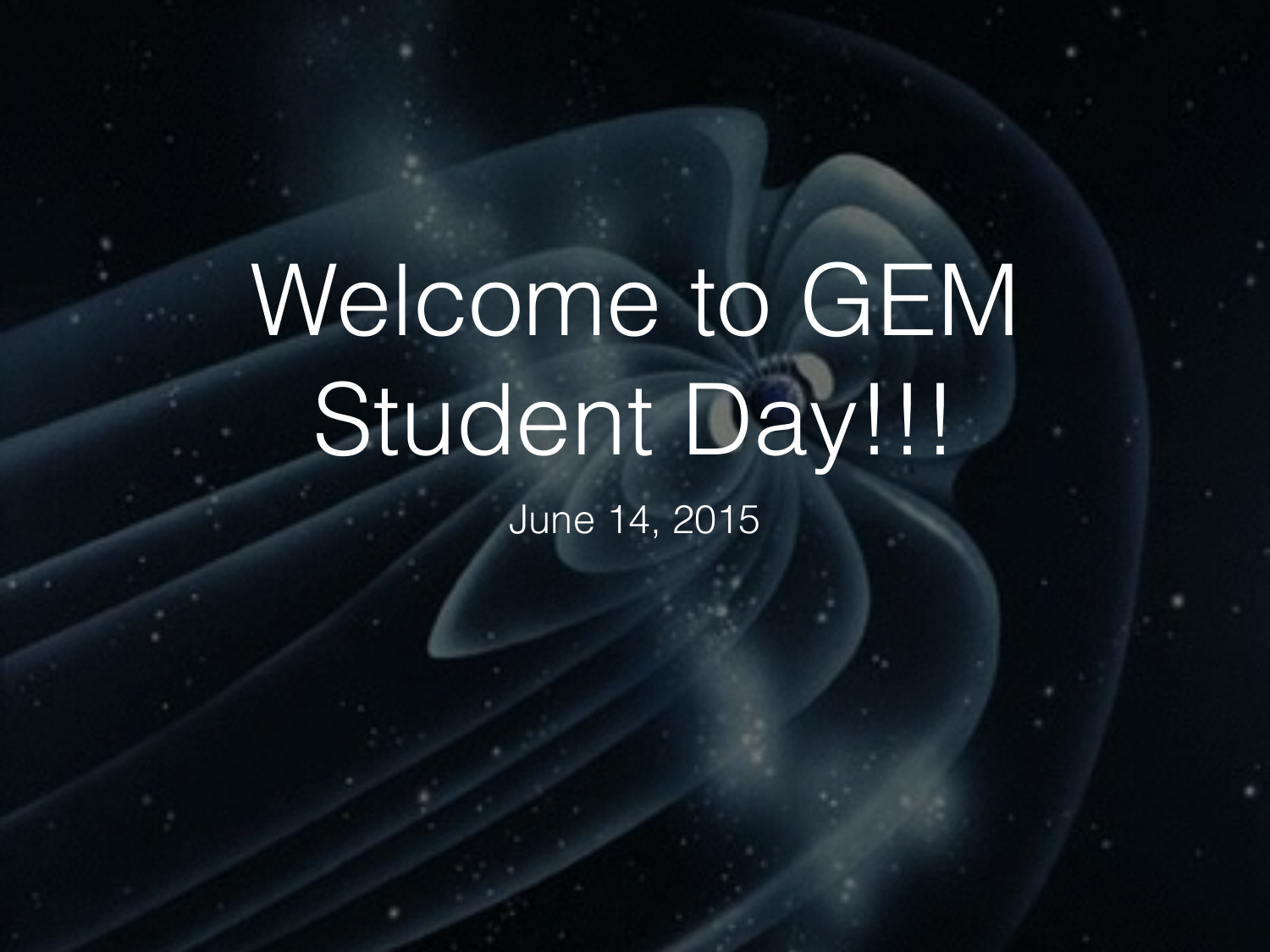# Wifi and Checking In

#### • Wifi!

- Network: ViceroyMeeting
- Room: Salon 1
- Passcode: GEM15
- Check-In
	- The flights for the registration folks was delayed
	- They should be here by 3:00 pm for check-in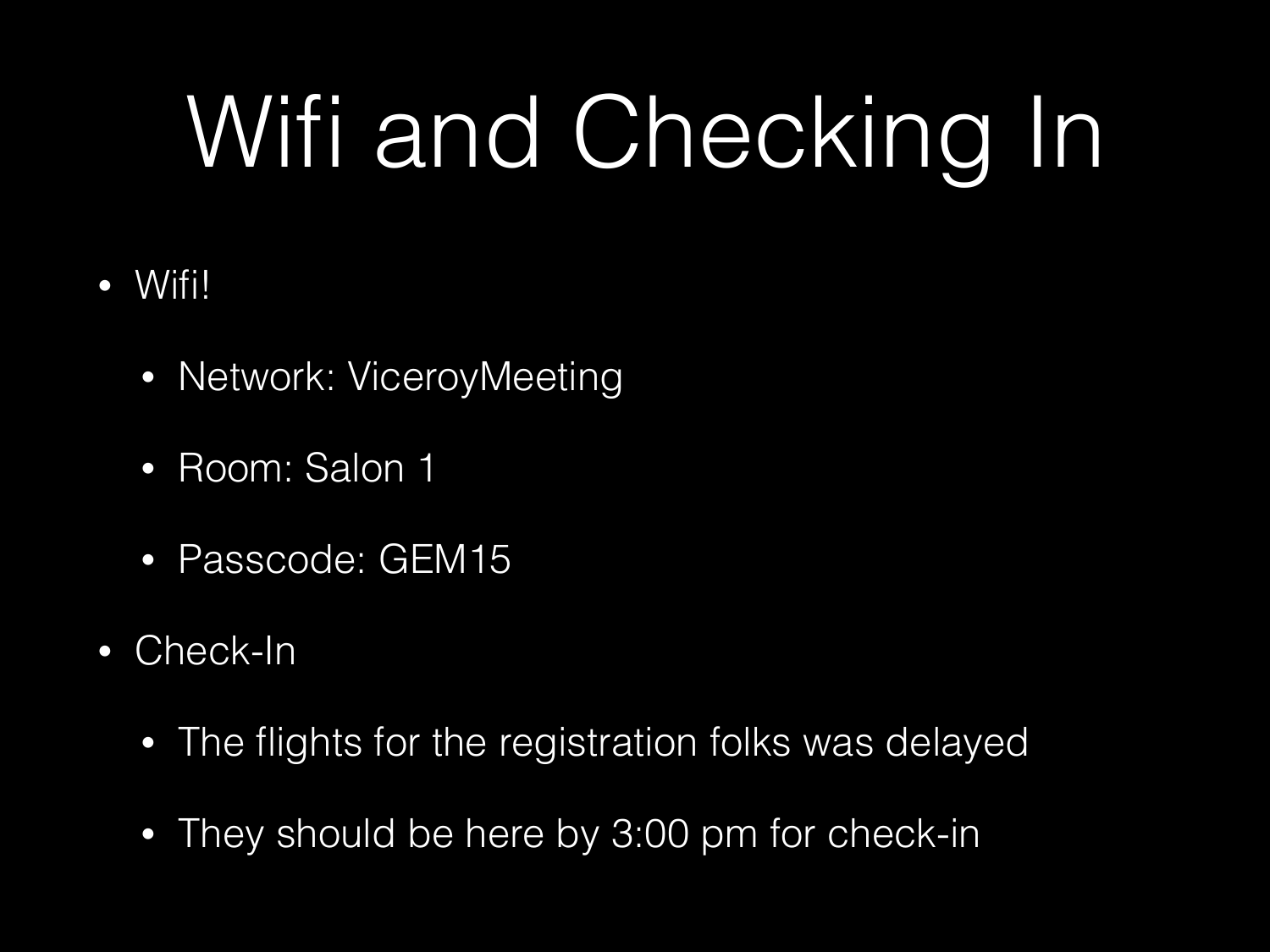#### Welcome!

- Introductions:
	- Name?
	- Institution?
	- Year in grad school?
	- How many times have you been to GEM before?

• What is your favorite flavor of ice-cream?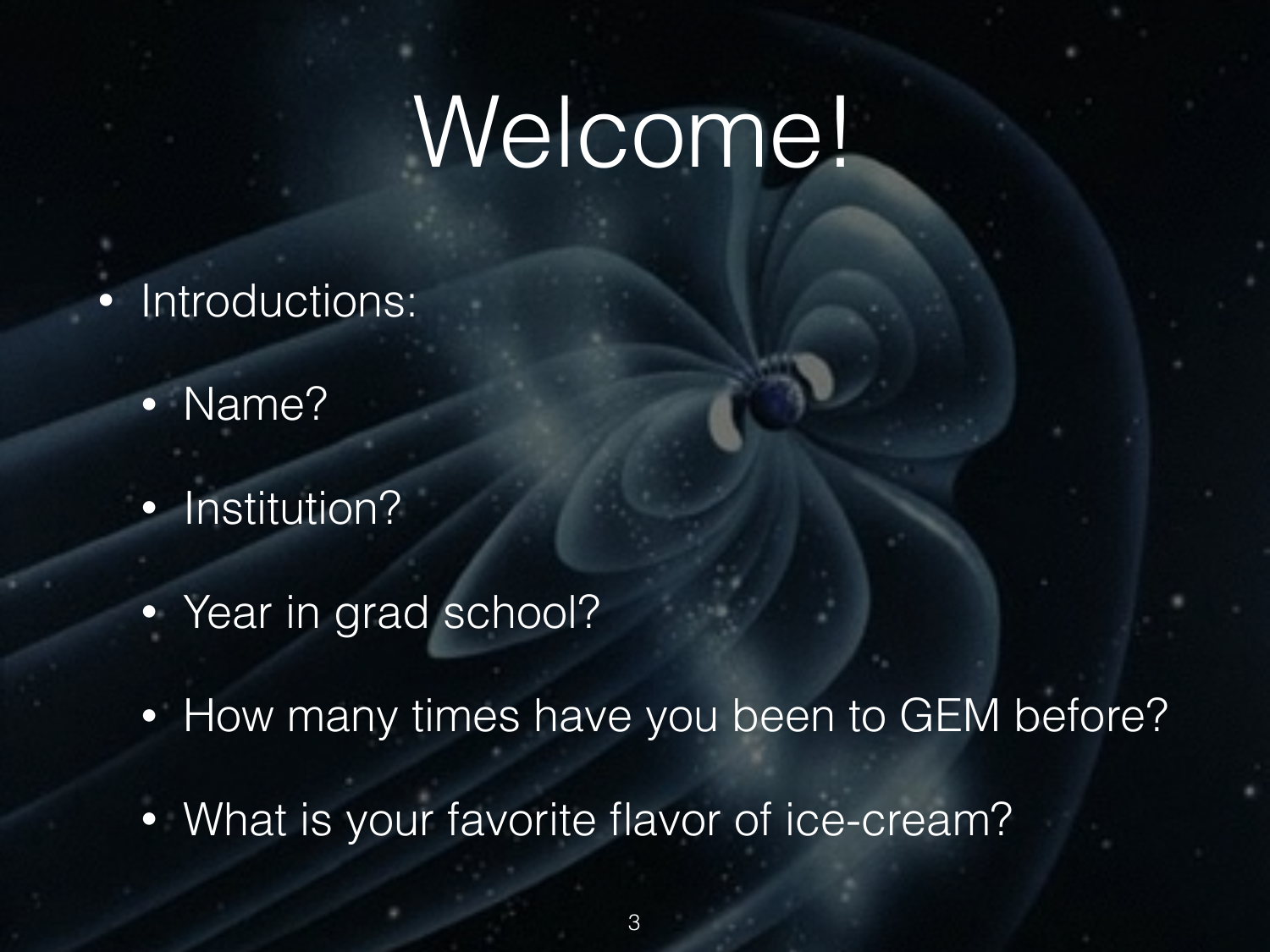| $08:00$ am $-09:30$ am                | <b>Student Breakfast</b>                                                                                        |  |  |  |  |  |
|---------------------------------------|-----------------------------------------------------------------------------------------------------------------|--|--|--|--|--|
| 09:30 $am - 09:40$ am                 | <b>Introductions</b>                                                                                            |  |  |  |  |  |
| 09:40 am - 09:55 am What is GEM?      |                                                                                                                 |  |  |  |  |  |
|                                       | Robert C. Allen (robert.allen@swri.edu)                                                                         |  |  |  |  |  |
| <b>Regions</b>                        |                                                                                                                 |  |  |  |  |  |
|                                       | 09:55 am - 10:15 am Sun, the Solar Wind, and Heliosphere                                                        |  |  |  |  |  |
|                                       | Colin Komar (ckomar@mix.wyu.edu)                                                                                |  |  |  |  |  |
|                                       | 10:15 am - 10:35 am Outer Magnetosphere: Magnetopause, Magnetosheath, and Tail<br>Sarah Vines (svines@swri.org) |  |  |  |  |  |
|                                       | 10:35 am - 10:55 am Inner Magnetosphere                                                                         |  |  |  |  |  |
|                                       | Ashar Ali (ashar.ali@lasp.colorado.edu)                                                                         |  |  |  |  |  |
| 10:55 $am - 11:15 am$                 | lonosphere and Thermosphere                                                                                     |  |  |  |  |  |
|                                       | Bruce Fritz (bruce.fritz@wildcats.unh.edu)                                                                      |  |  |  |  |  |
| 11:15 $am - 11:30 am$                 | <b>Break</b>                                                                                                    |  |  |  |  |  |
| <b>Dynamics</b>                       |                                                                                                                 |  |  |  |  |  |
|                                       | 11:30 am - 11:50 am Magnetic Reconnection                                                                       |  |  |  |  |  |
|                                       | Colby Haggerty (colbych@udel.edu)                                                                               |  |  |  |  |  |
|                                       | 11:50 am - 12:10 am Geomagnetic Storms and Substorms                                                            |  |  |  |  |  |
|                                       | Alex Boyd (a.j.boyd@unh.edu)                                                                                    |  |  |  |  |  |
|                                       | 12:10 am - 12:25 am Overview on Generation of Magnetospheric Waves (theory)                                     |  |  |  |  |  |
|                                       | Lois Sarno-Smith (loisks@umich.edu)                                                                             |  |  |  |  |  |
| 12:25 $am - 02:00$ pm                 | Lunch                                                                                                           |  |  |  |  |  |
| Data & Modeling                       |                                                                                                                 |  |  |  |  |  |
|                                       | $02:00$ pm $-02:20$ pm Ground based observations                                                                |  |  |  |  |  |
|                                       | <b>Bing Yang</b> (biyang@ucalgary.ca)                                                                           |  |  |  |  |  |
|                                       | 02:20 pm - 02:40 pm Overview of Magnetospheric Missions & Data Sources                                          |  |  |  |  |  |
|                                       | Christina Chu (seimanchu@gmail.com)                                                                             |  |  |  |  |  |
| $02:40 \text{ pm} - 03:00 \text{ pm}$ | Overview of Models (MHD, inner mag, etc.)                                                                       |  |  |  |  |  |
|                                       | John Haiducek (jhaiduce@umich.edu)                                                                              |  |  |  |  |  |
| $03:00 \text{ pm} - 03:15 \text{ pm}$ | <b>Break</b>                                                                                                    |  |  |  |  |  |
| $03:15$ pm $-03:30$ pm                | Elevator Pitch Ice-Breaker                                                                                      |  |  |  |  |  |
| 03:30 pm $-$ 03:45 pm                 | Introduction to New Student Representatives                                                                     |  |  |  |  |  |
| <b>Hot Topics</b>                     |                                                                                                                 |  |  |  |  |  |
| 03:45 pm $-$ 04:05 pm                 | Overview of Hot Topics in CEDAR                                                                                 |  |  |  |  |  |
|                                       | Ryan McGranaghan (ryan.mcgranaghan@colorado.edu)                                                                |  |  |  |  |  |
| 04:05 pm $-$ 04:25 pm                 | New Focus Group: Flow Channels & Substorms                                                                      |  |  |  |  |  |
|                                       | Bea Gallardo-Lacourt (bgallardo@atmos.ucla.edu)                                                                 |  |  |  |  |  |
| 04:25 pm $-$ 04:45 pm                 | New Focus Group: Tail disturbances                                                                              |  |  |  |  |  |
|                                       | Chao Yue (leleyc1015@gmail.com)                                                                                 |  |  |  |  |  |
| 04:45 pm $-$ 05:00 pm                 | <b>Break</b>                                                                                                    |  |  |  |  |  |
| $05:00 \text{ pm} - 06:00 \text{ pm}$ | Discussion with Eric Donovan, Mike Wiltberger, & Janet Kozyra                                                   |  |  |  |  |  |
| 06:00 pm $-$ 09:00 pm                 | Icebreaker reception                                                                                            |  |  |  |  |  |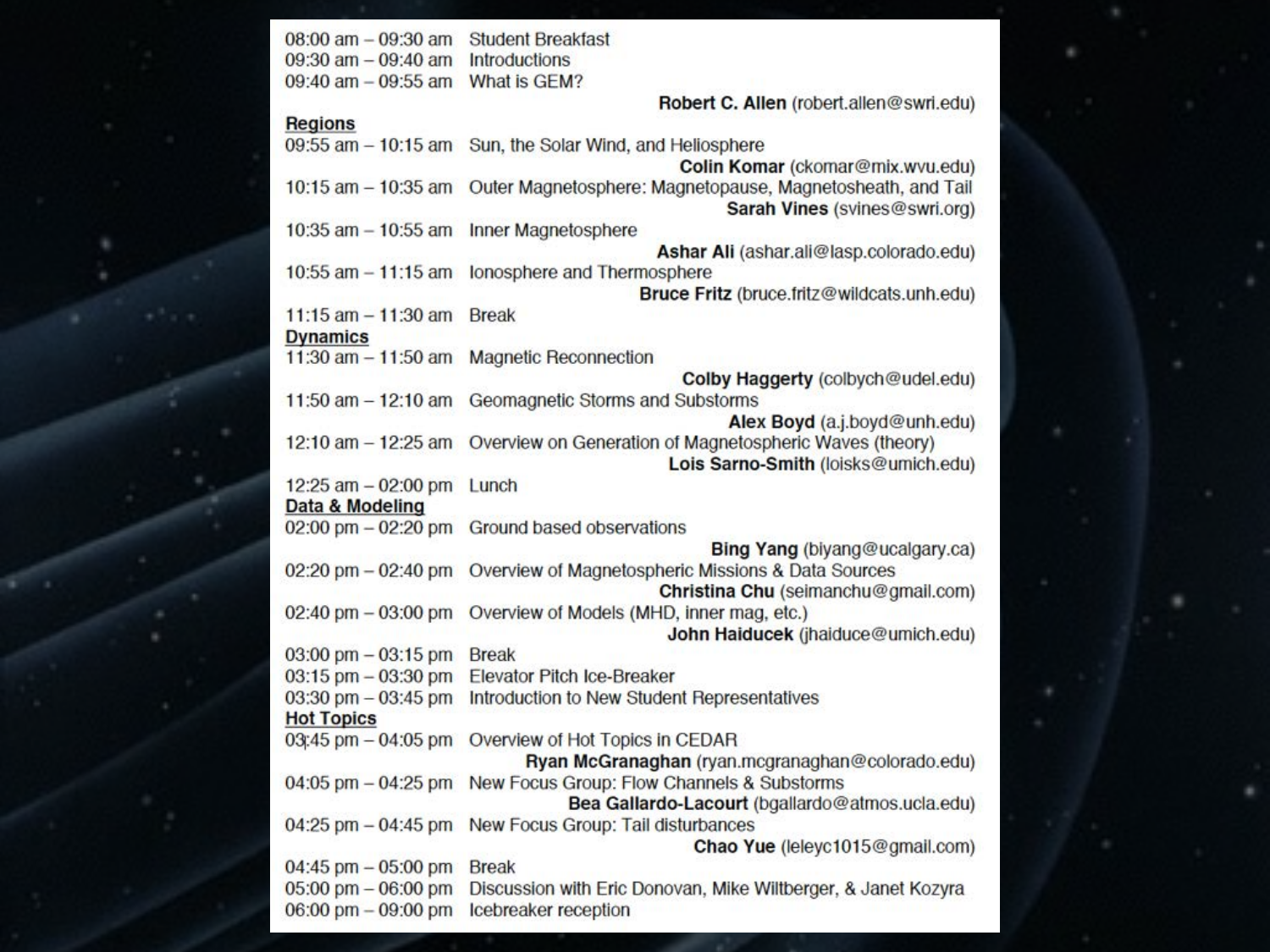# This week (things to do)

|           | Sunday                   | Monday                  | Tuesday                 | Wednesday               | Thursday                | Friday                  |
|-----------|--------------------------|-------------------------|-------------------------|-------------------------|-------------------------|-------------------------|
|           | $14$ -Jun                | $15$ -Jun               | $16$ -Jun               | $17$ -Jun               | $18$ -Jun               | 19-Jun                  |
| $7:00$ AM |                          | <b>Breakfast Buffet</b> | <b>Breakfast Buffet</b> | <b>Breakfast Buffet</b> | <b>Breakfast Buffet</b> | <b>Breakfast Buffet</b> |
| 8:00 AM   | <b>Student Breakfast</b> |                         |                         |                         |                         |                         |
| $9:00$ AM |                          |                         |                         |                         |                         |                         |
| 10:00 AM  |                          |                         |                         |                         |                         | <b>GEM</b>              |
| 11:00 AM  |                          |                         |                         |                         |                         |                         |
| 12:00 PM  |                          | <b>GEM</b>              | <b>GEM</b>              | <b>GEM</b>              | <b>GEM</b>              |                         |
| $1:00$ PM | <b>Student Day</b>       |                         |                         |                         |                         |                         |
| 2:00 PM   |                          |                         |                         |                         |                         | <b>Student Hike</b>     |
| $3:00$ PM |                          |                         |                         |                         |                         |                         |
| 4:00 PM   |                          |                         |                         |                         |                         |                         |
| 5:00 PM   |                          |                         |                         |                         |                         |                         |
| 6:00 PM   |                          | Student Dinner/         |                         |                         |                         |                         |
| 7:00 PM   | Icebreaker Reception     | <b>Proposal Writing</b> | <b>Poster Session</b>   | Banquet                 | <b>Poster Session</b>   |                         |
| 8:00 PM   |                          |                         |                         |                         |                         |                         |
| 9:00 PM   |                          |                         | <b>Student Party</b>    |                         |                         |                         |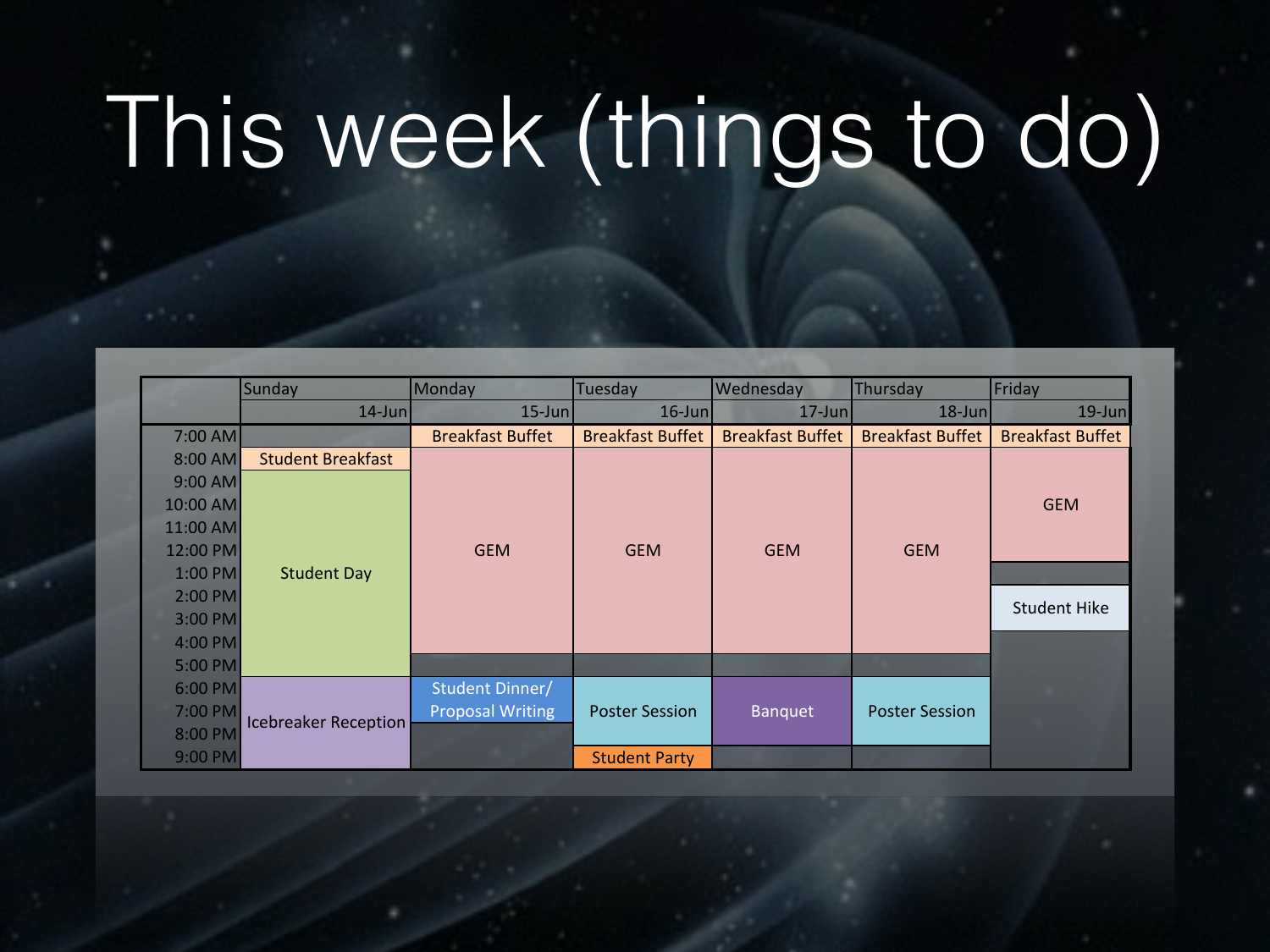### Wait… where is Ian?

• Last Thursday Ian became a father to Adam Cohen.

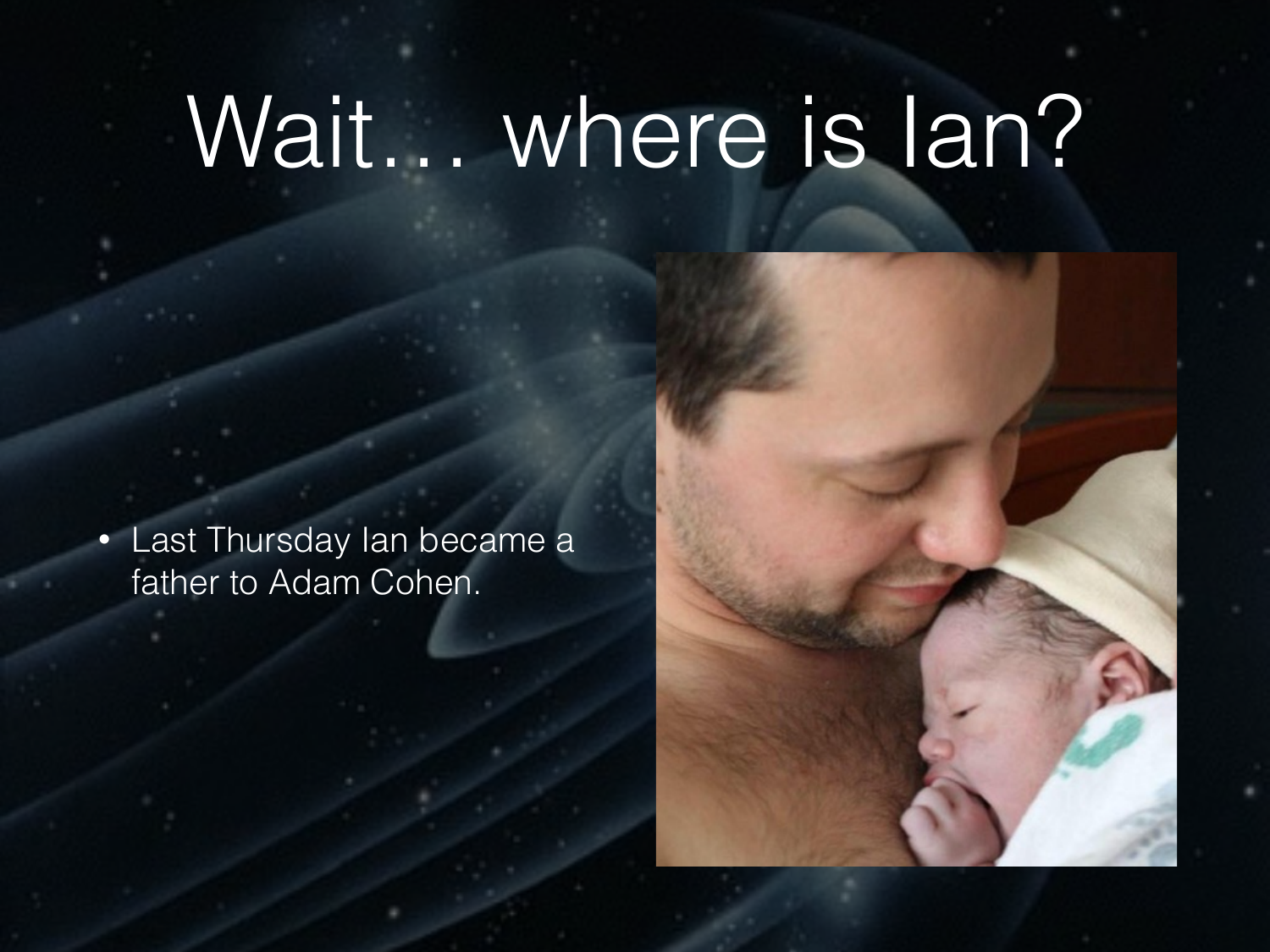## Voting and feedback

- In an effort to be more green, we are moving to online feedback and voting.
- To get to the Student Day tutorial judging form go to: goo.gl/Bhjsd8
- At the end of Student Day, you will also be sent two more links:
	- One for feedback on how Student Day was run
	- Another for the student representative elections
		- The student representative election will be closed Thursday at midnight and the next student representative will be announced along with the student poster competition winners on Friday.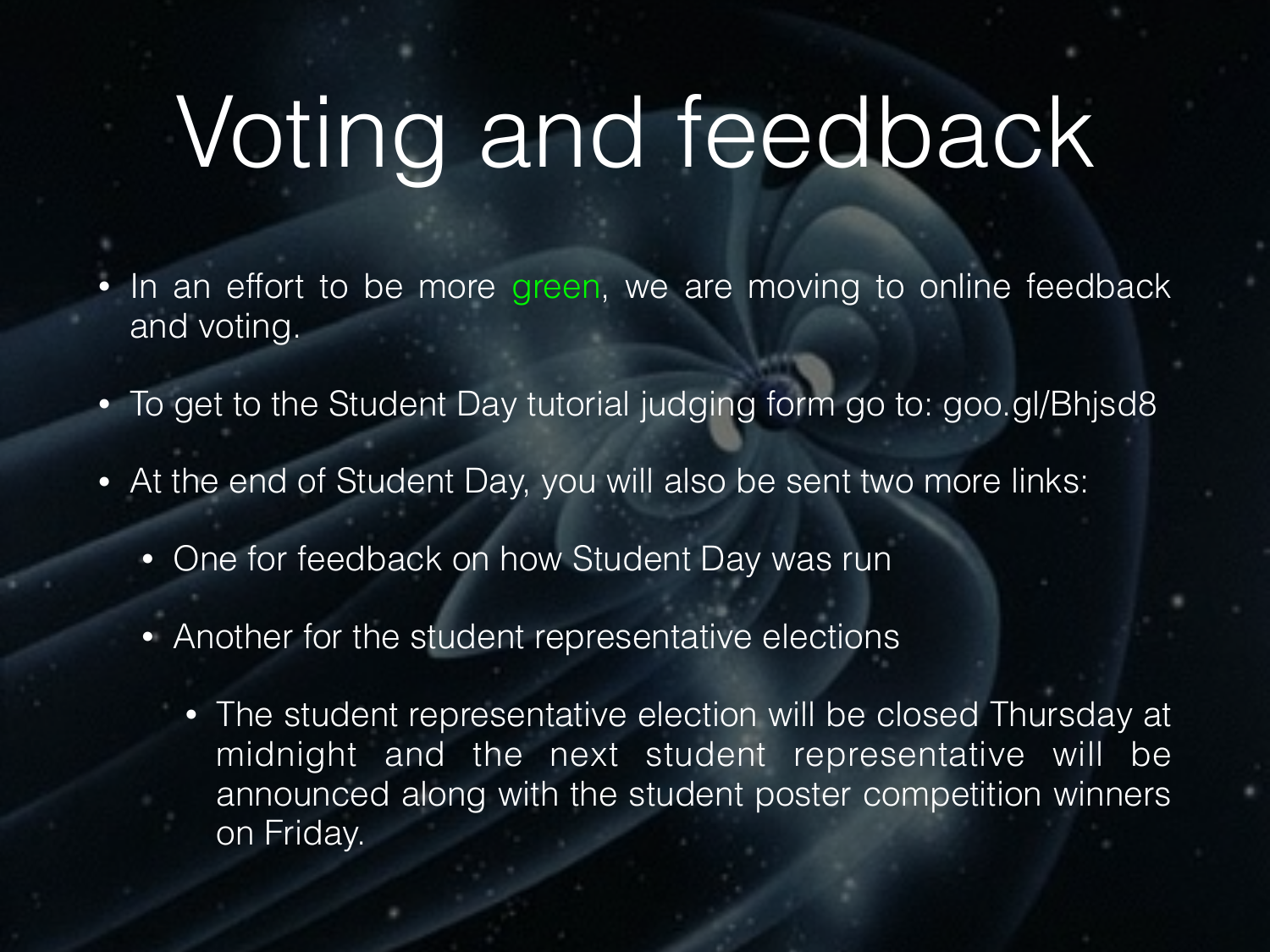#### Important Information

- **GEM Poster Competition** 
	- Register at: TBA
- Student website:
	- [http://www-ssc.igpp.ucla.edu/gemwiki/](http://www-ssc.igpp.ucla.edu/gemwiki/index.php/GEM_Student_Forum) index.php/GEM\_Student\_Forum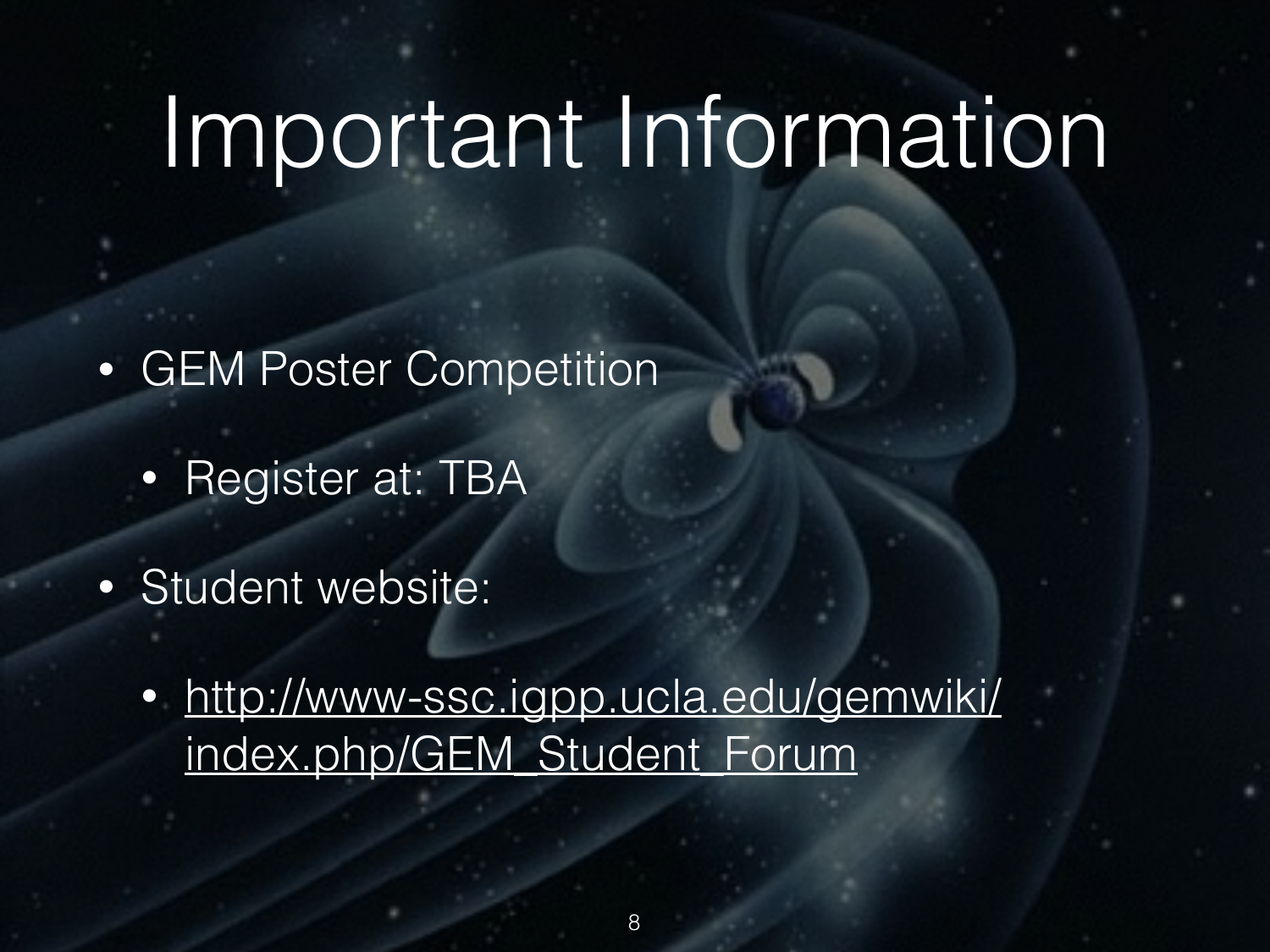#### Other business

- There has been a request for the GEM community to have a website in which students can post CV's when they are nearing graduation.
- Is this something the GEM students would like to create?
- Would you use it?
- Voting will take place via a question on the Student Day feedback form.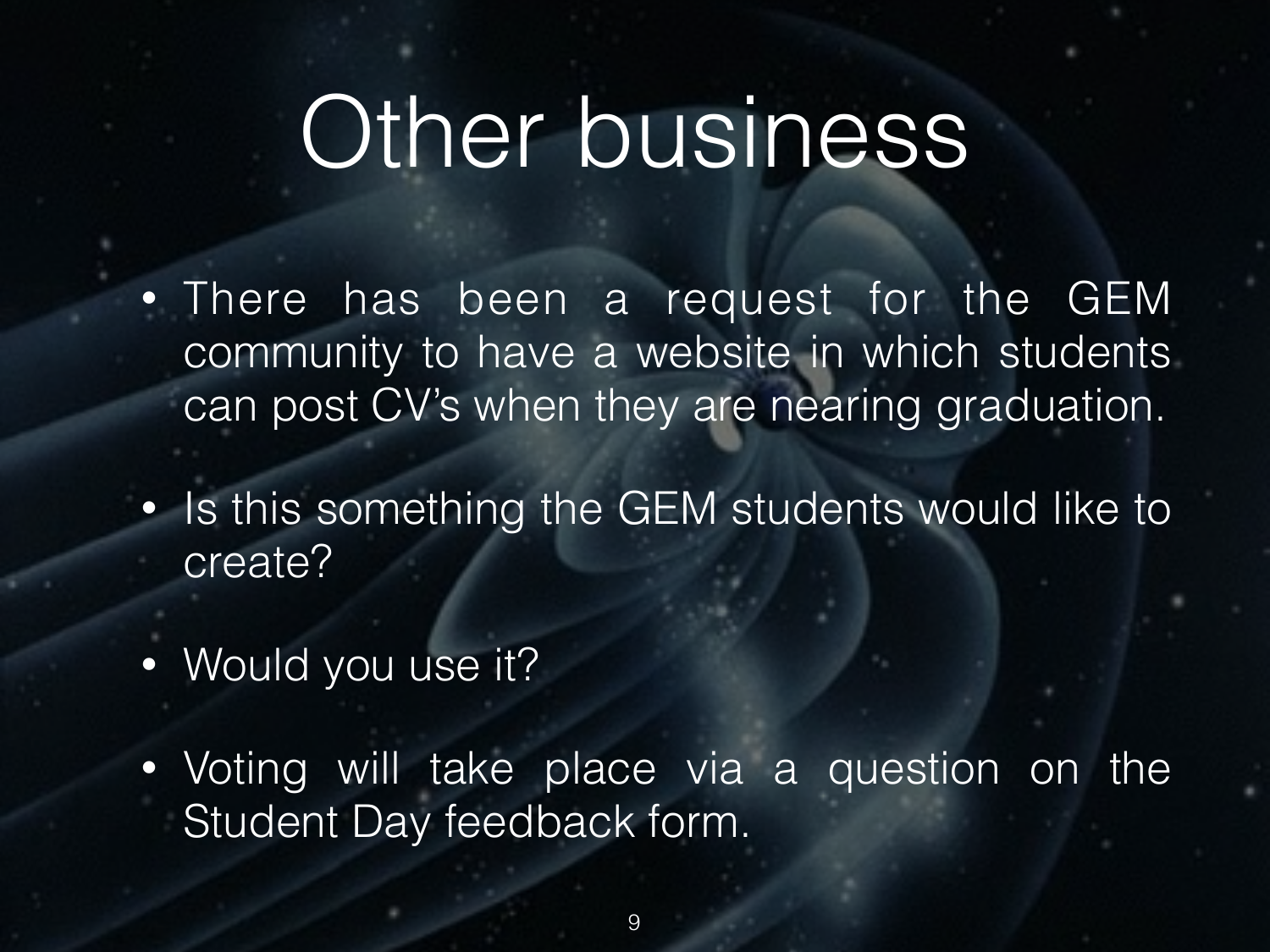# What is GEM?

Robert C. Allen and Ian J. Cohen GEM Student Representatives







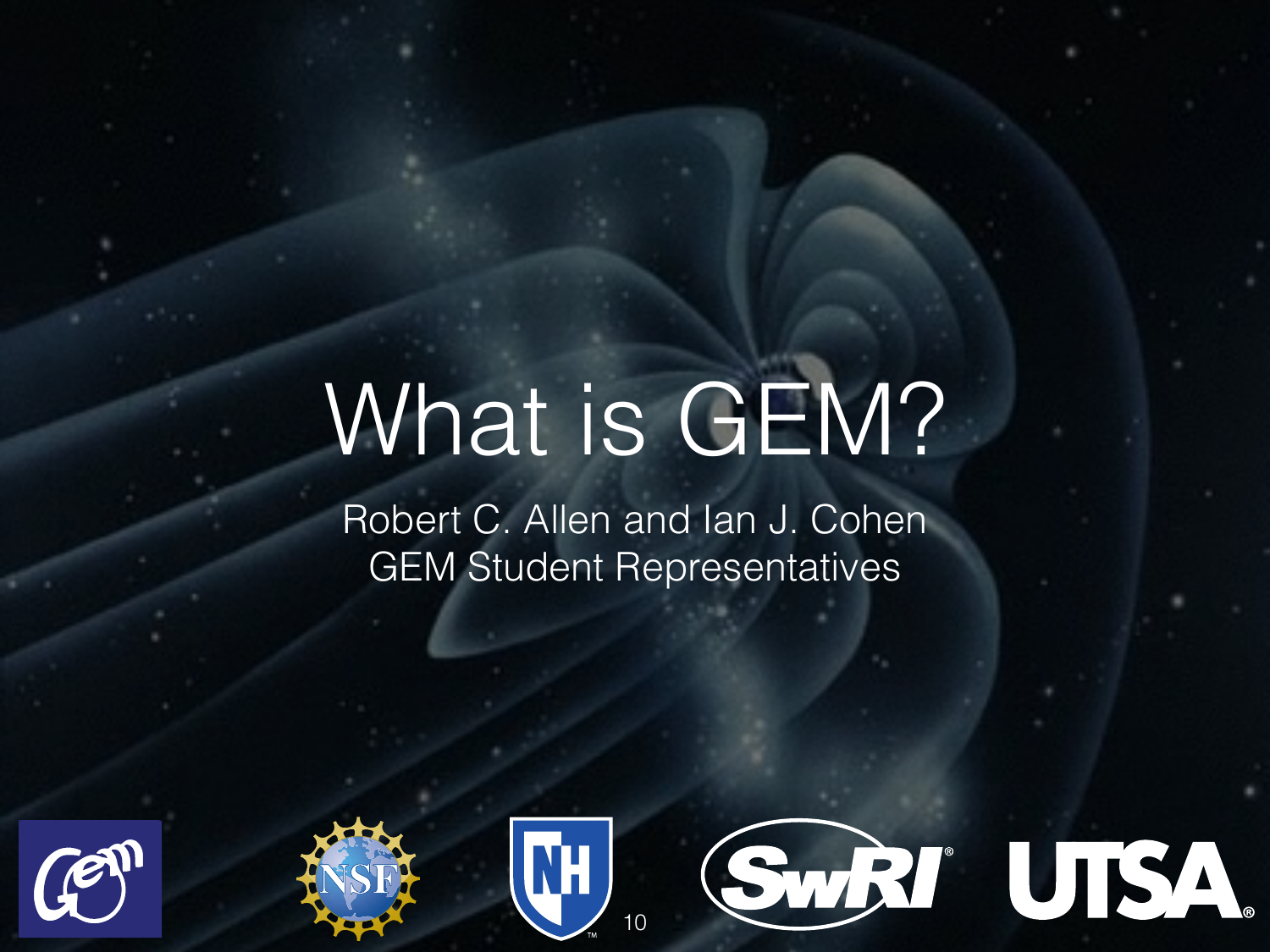# GEM

- Geospace Environment Modeling
	- A National Science Foundation (NSF) funding program

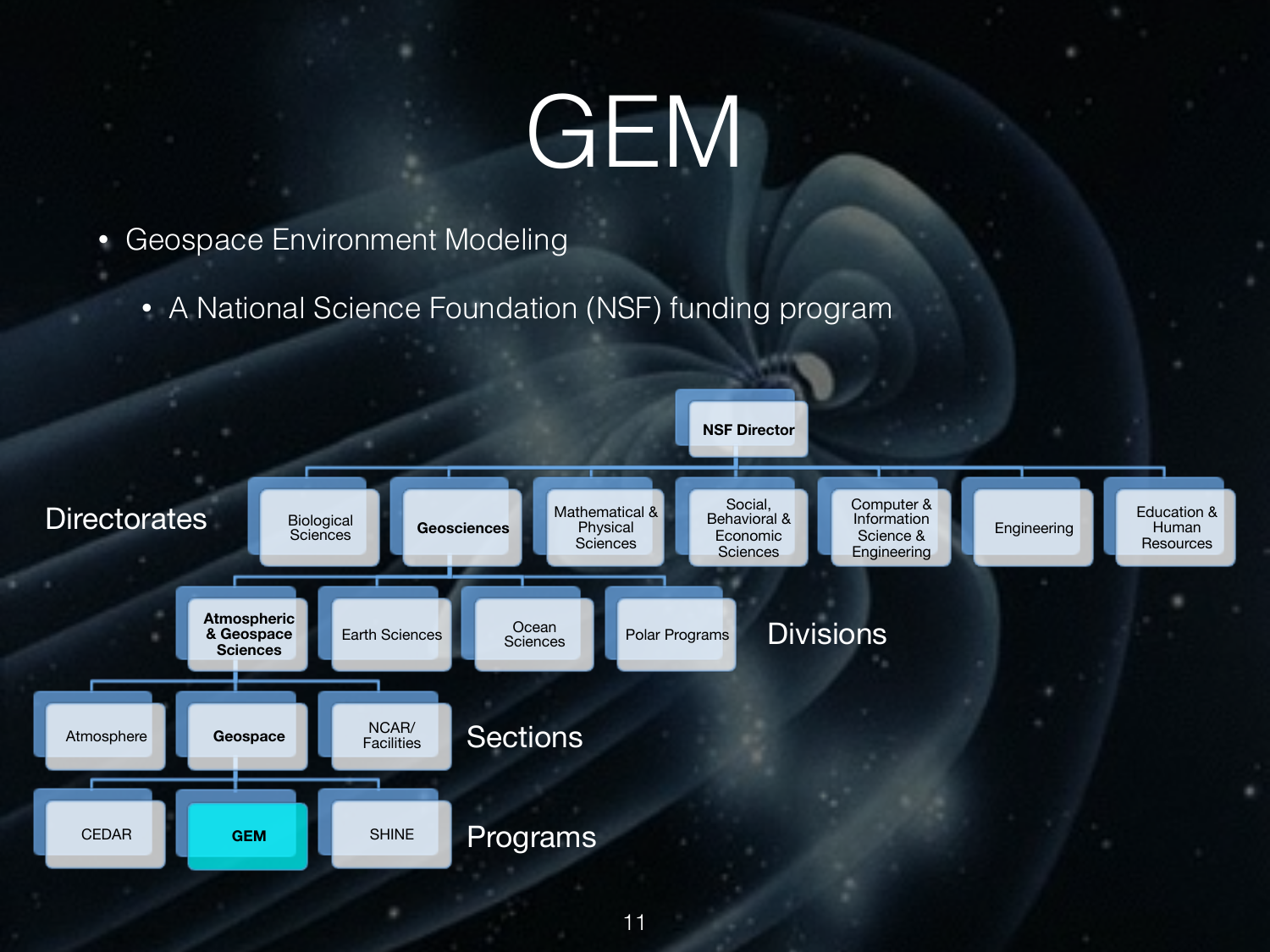# GEM

- Geospace Environment Modeling
	- A Community of magnetospheric researches

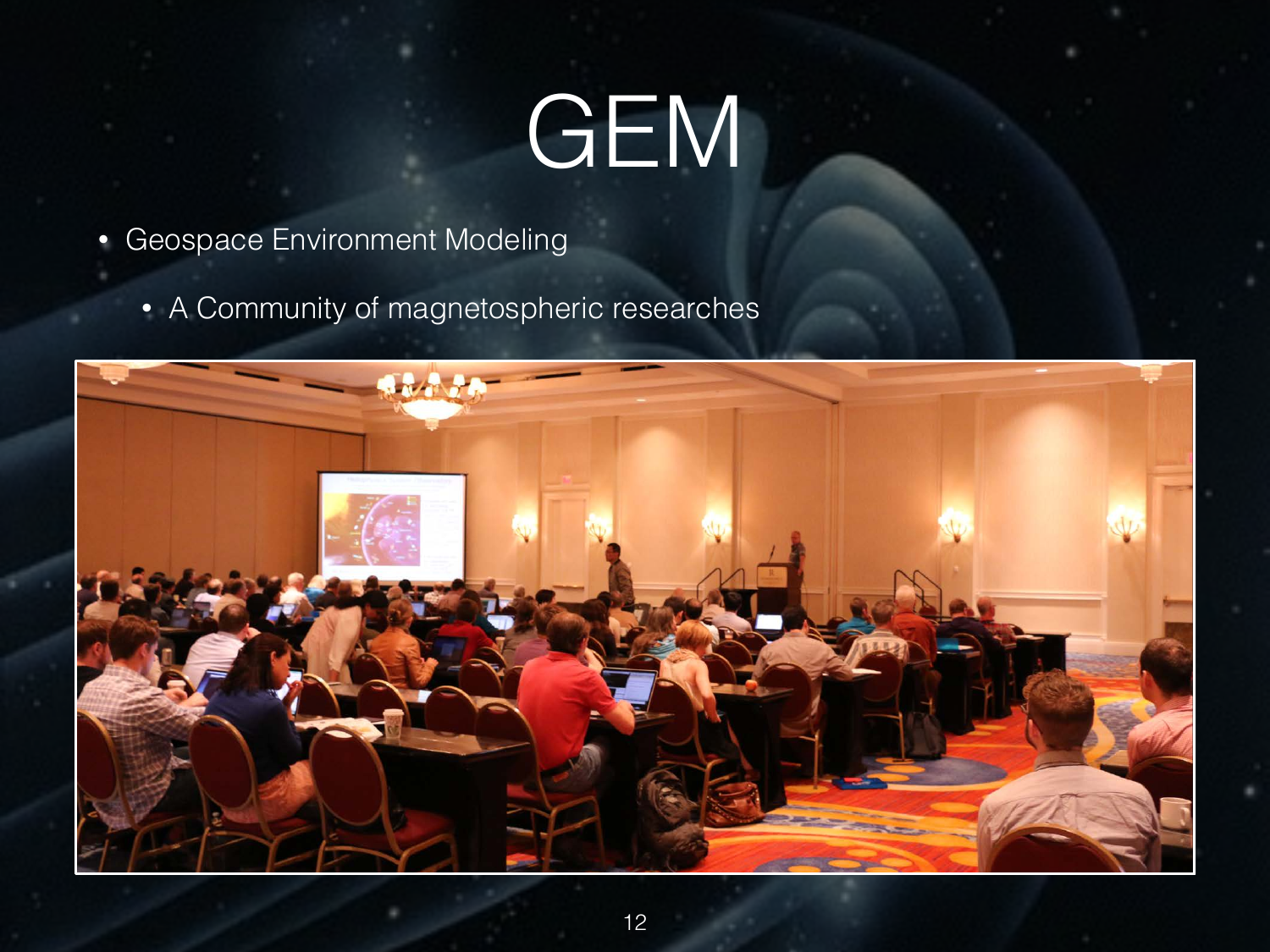# GEM

- Geospace Environment Modeling
	- An annual summer workshop

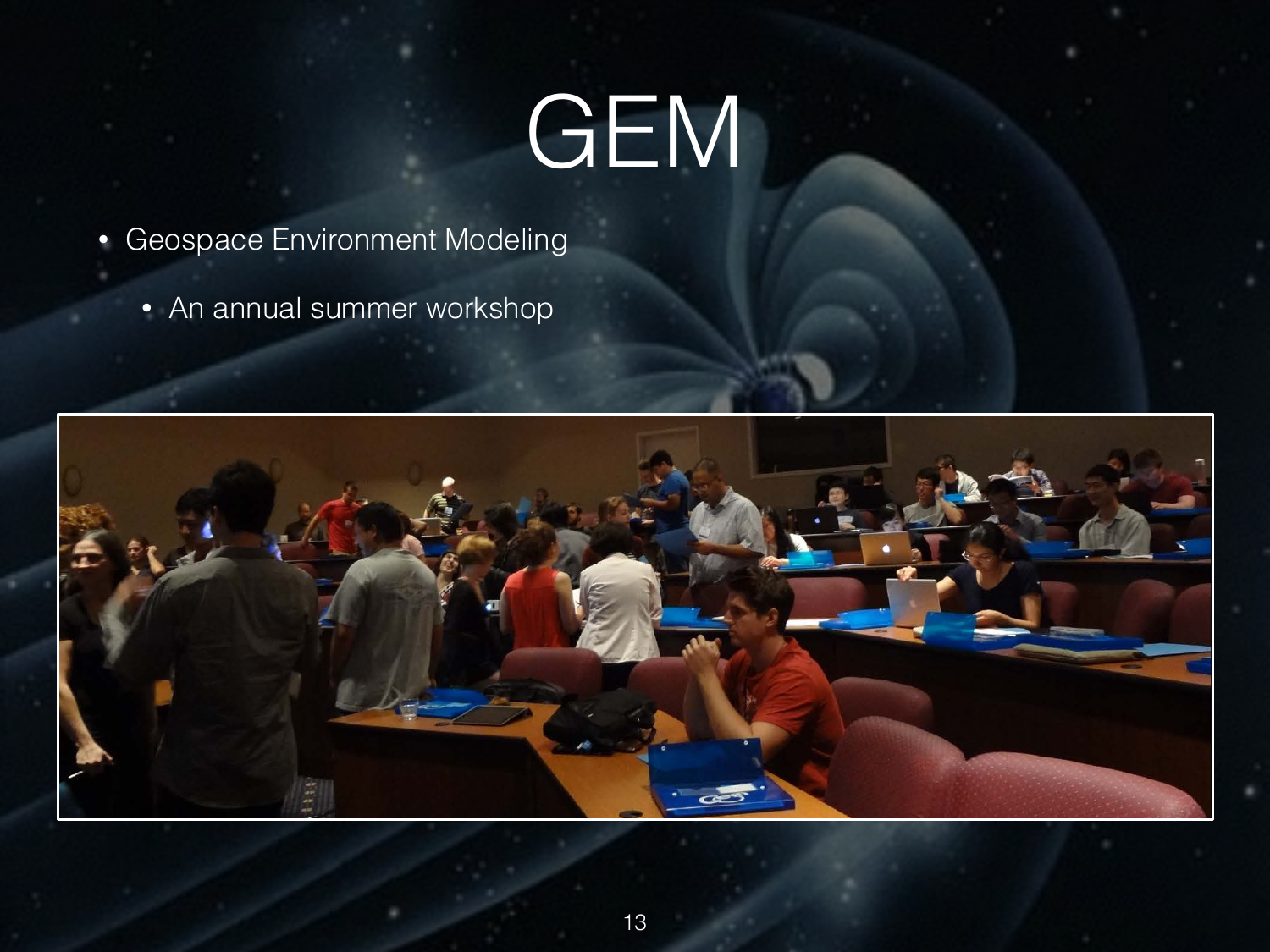# GEM History

- 1985: Coupling, Energetics, and Dynamics of Atmospheric Regions (CEDAR) founded
- 1986: GEM program proposed to NSF Director
- 1988-1991: Four planning workshops held
	- "As humans extend their frontiers beyond the surface of their home planet moving technological systems, observatories, and colonies into space – accurate predictions of weather and climate in space become increasingly important. New scientific data and theoretical models are required to achieve this predictive capability. Therefore a major new research initiative is proposed entitled Geospace Environment Modeling (GEM)." – *Geospace Environment Modeling: A Program of Solar-Terrestrial Research in Global Geosciences – May 1988*
- 1991: First GEM campaign (Funding)
- 1992: First GEM summer workshop
- 1999: Solar Heliospheric & Interplanetary Environment (SHINE) founded
- 2015: The GEM summer workshop is still going strong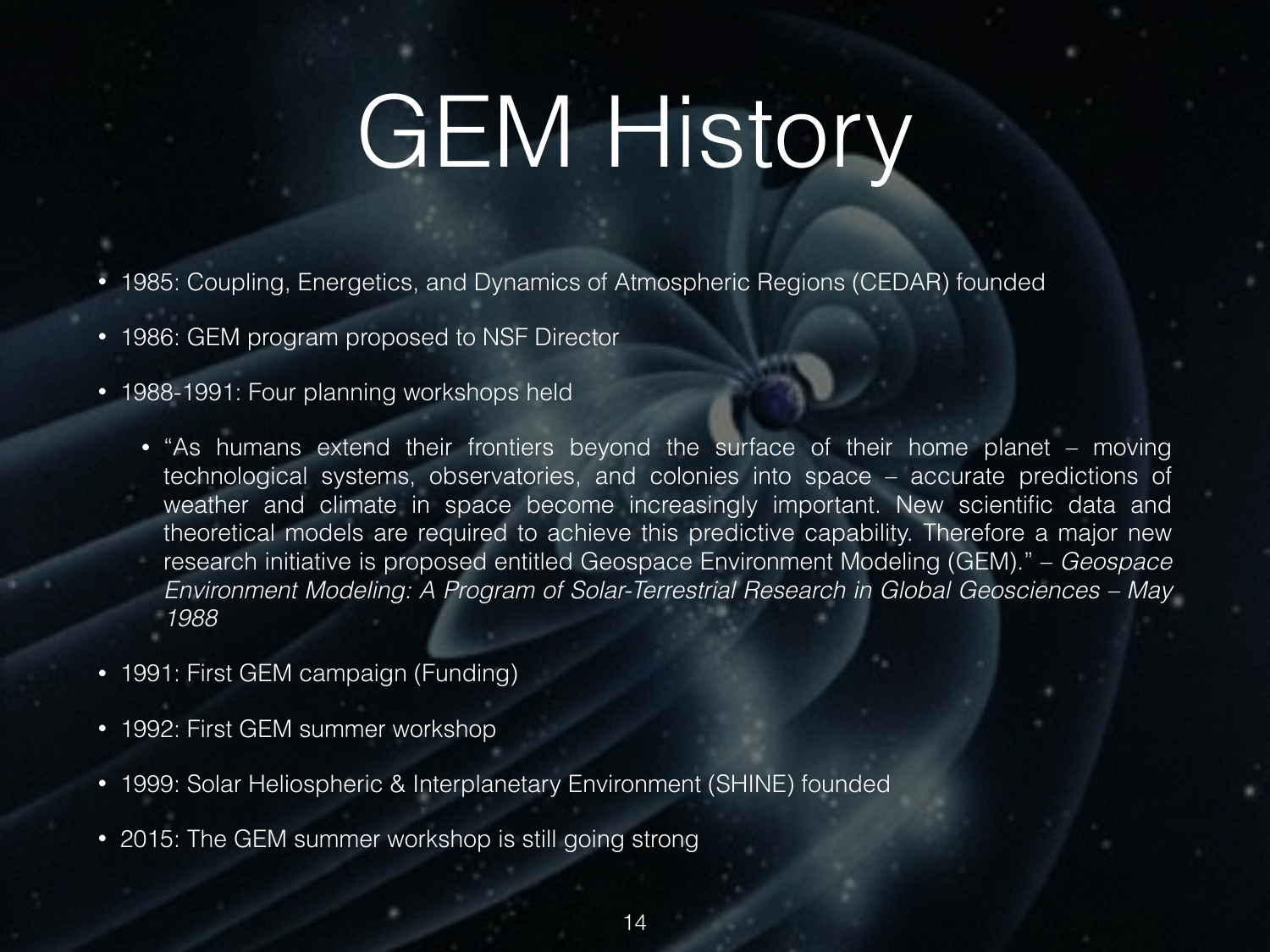## Evolution of GEM

#### • 1991:

- Boundary Layer Campaign
	- WG 1: Boundary Magnetic & Electric Fields
	- WG 2: Particle Entry, Boundary Structure & Transport
	- WG 3: Current Systems & Mapping

• 2015:

- **Current Research Areas** 
	- Dayside, including boundary layers & plasma/ energy entry (Dayside)
	- Inner Magnetosphere and storms (IMS)
	- Tail, including plasma sheet and substorms (Tail)
	- Magnetosphere- ionosphere coupling, aurora (MIC)
	- Geospace General Circulation Model (GGCM)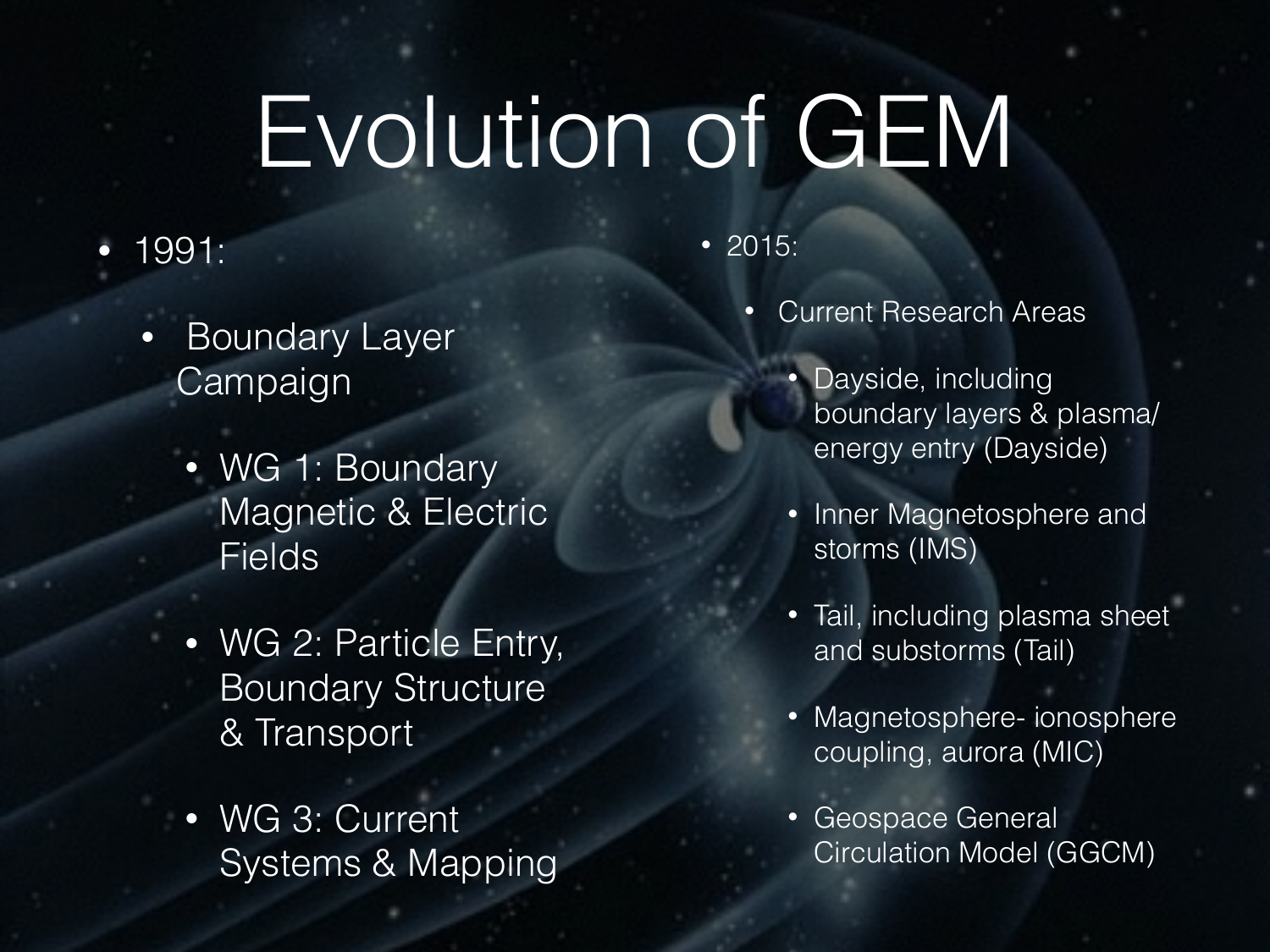## GEM Focus Groups

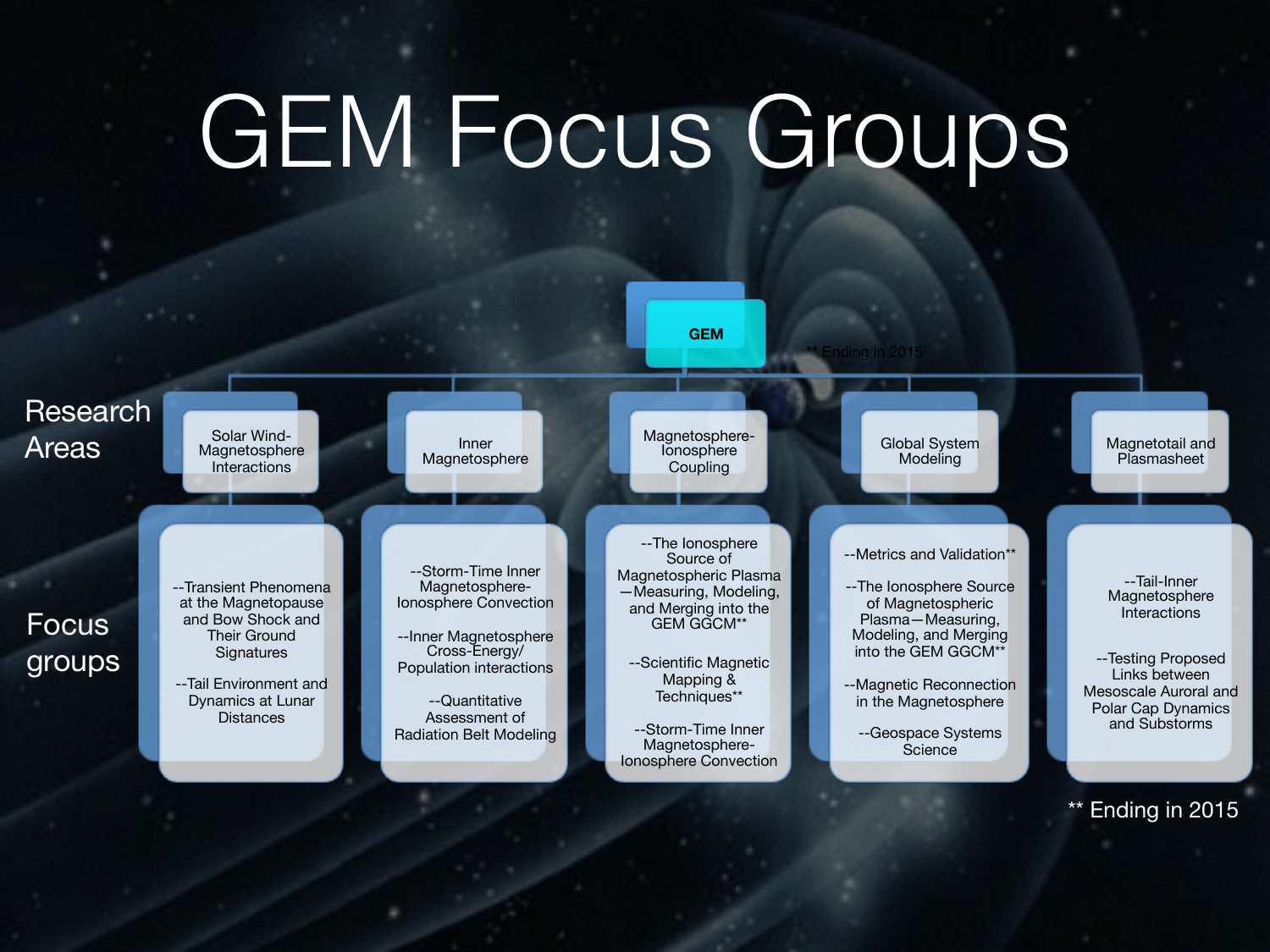## What makes GEM special

- Community-initiated: Run by Steering Committee
	- Comprised of community scientists
	- Controls everything except the funding
- Focused on the Earth's magnetosphere
	- Coupling to the atmosphere and solar wind
	- Dynamic properties of geospace
- Strategic: Operates via focus groups
	- Focus on particular aspects of the space environment
- Ultimate Goal: GGCM with predictive capabilities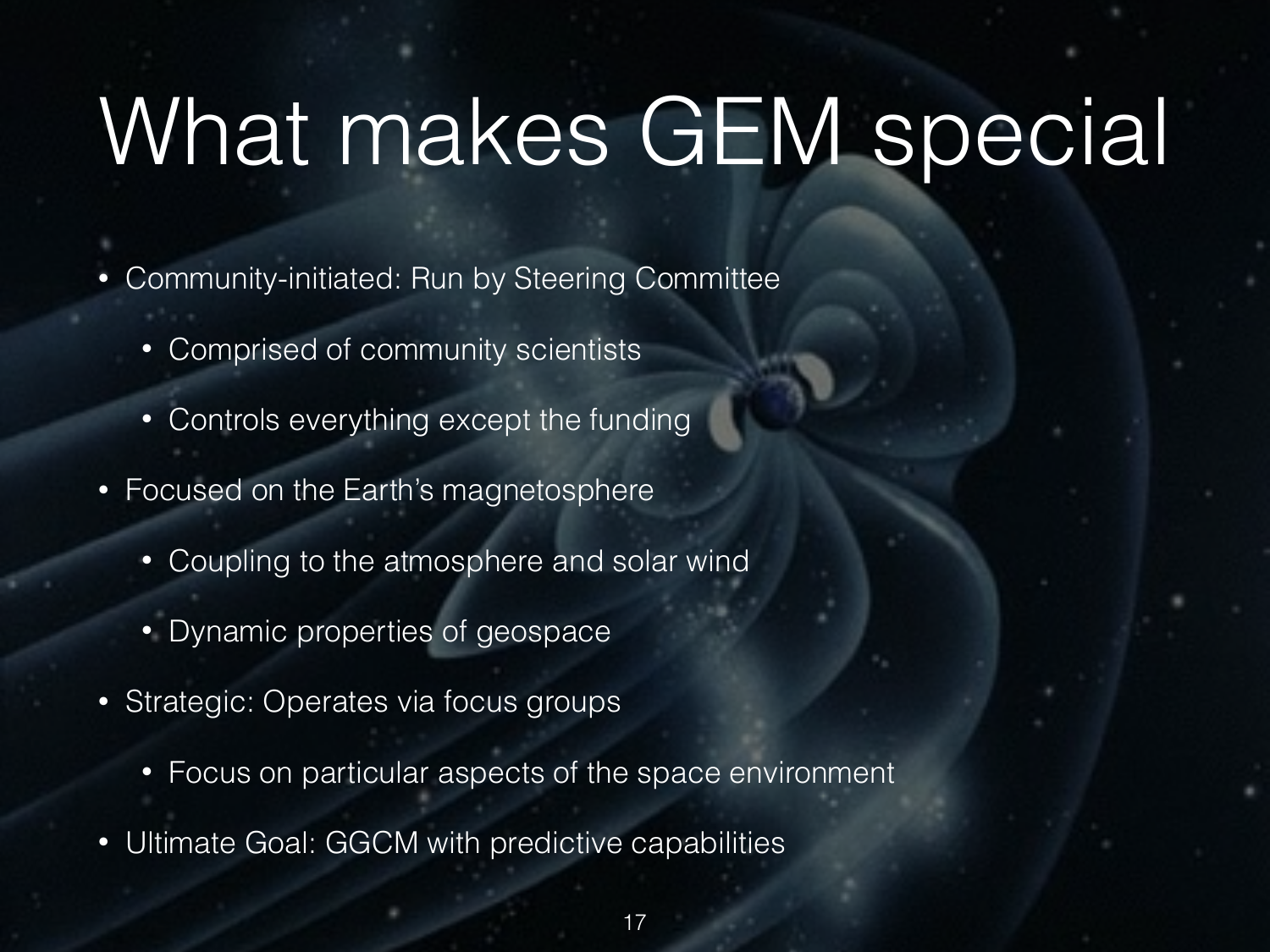# GEM Steering Committee

- President: Eric Donovan
- President-elect: Mike Wiltberger
- At-large members: Robyn Millan, Drew Turner, Jacob Bortnik, Margaret Chen
- Research area coordinators: Karlheinz Trattner, Katariina Nykyri, Anthony Chan, Scot Elkingon, Larry Kepko, Bill Lotko, Marc Lessard, Slava Merkin, Frank Toffoletto
- Agency liaisons: NSF, NOAA, NASA
- Community liaisons: SHINE, CEDAR, CCMC
- National liaisons: Canada, Europe, Japan, China, Korea, Mexico, Argentina, Taiwan, Australia
- Communications coordinator: Peter Chi
- Student representatives: Ian Cohen and Robert Allen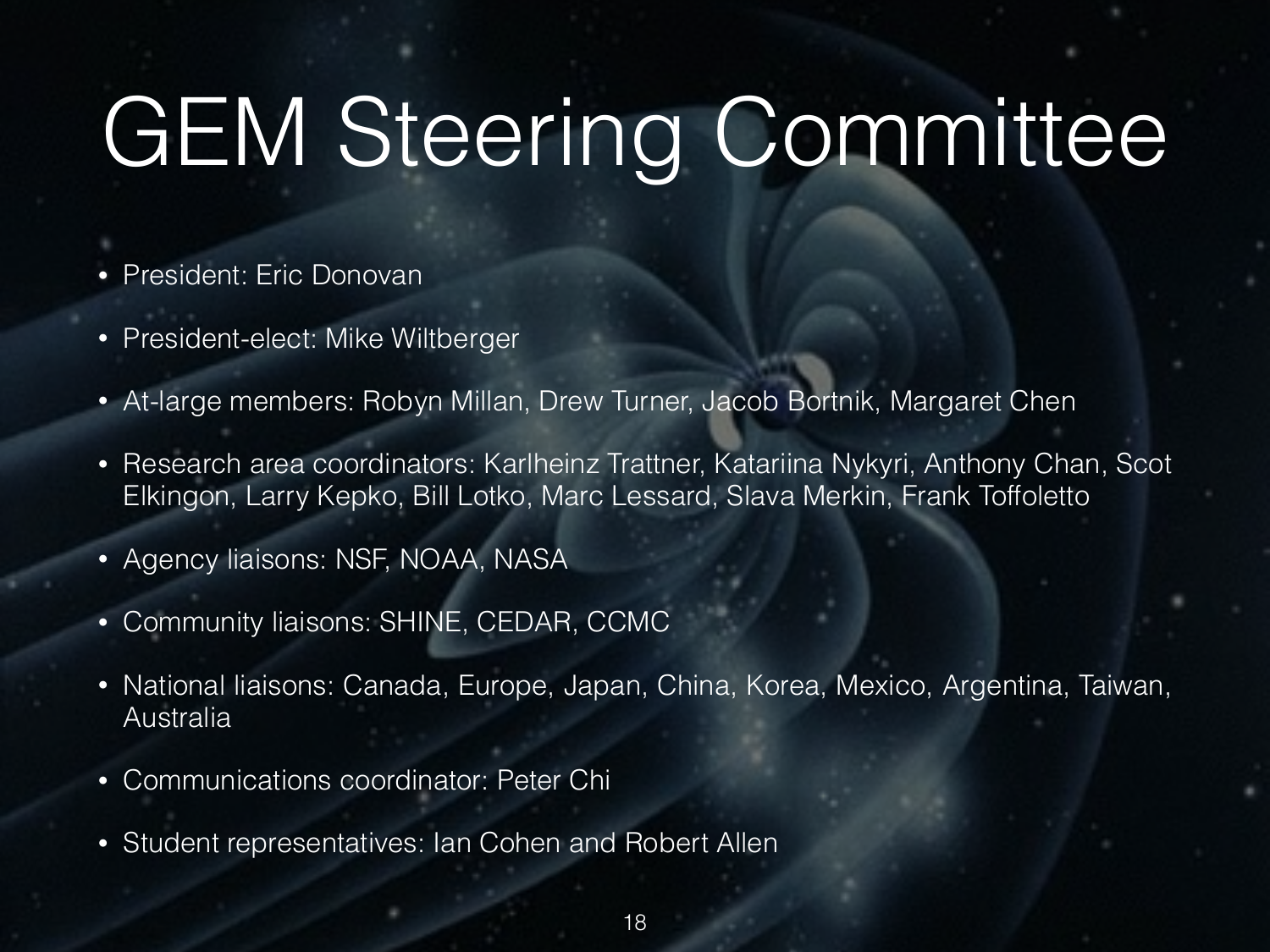# Be part of the community

- **Communications** 
	- GEMwiki: website
		- http://www-ssc.igpp.ucla.edu/gemwiki/index.php/ GEM\_Student\_Forum
	- GEM Messenger: electronic newsletter
		- subscribe by emailing Peter Chi <editor@igpp.ucla.edu>
- Meetings
	- Summer workshop (Where we are now)
	- Mini-GEM at AGU (Sunday before AGU)